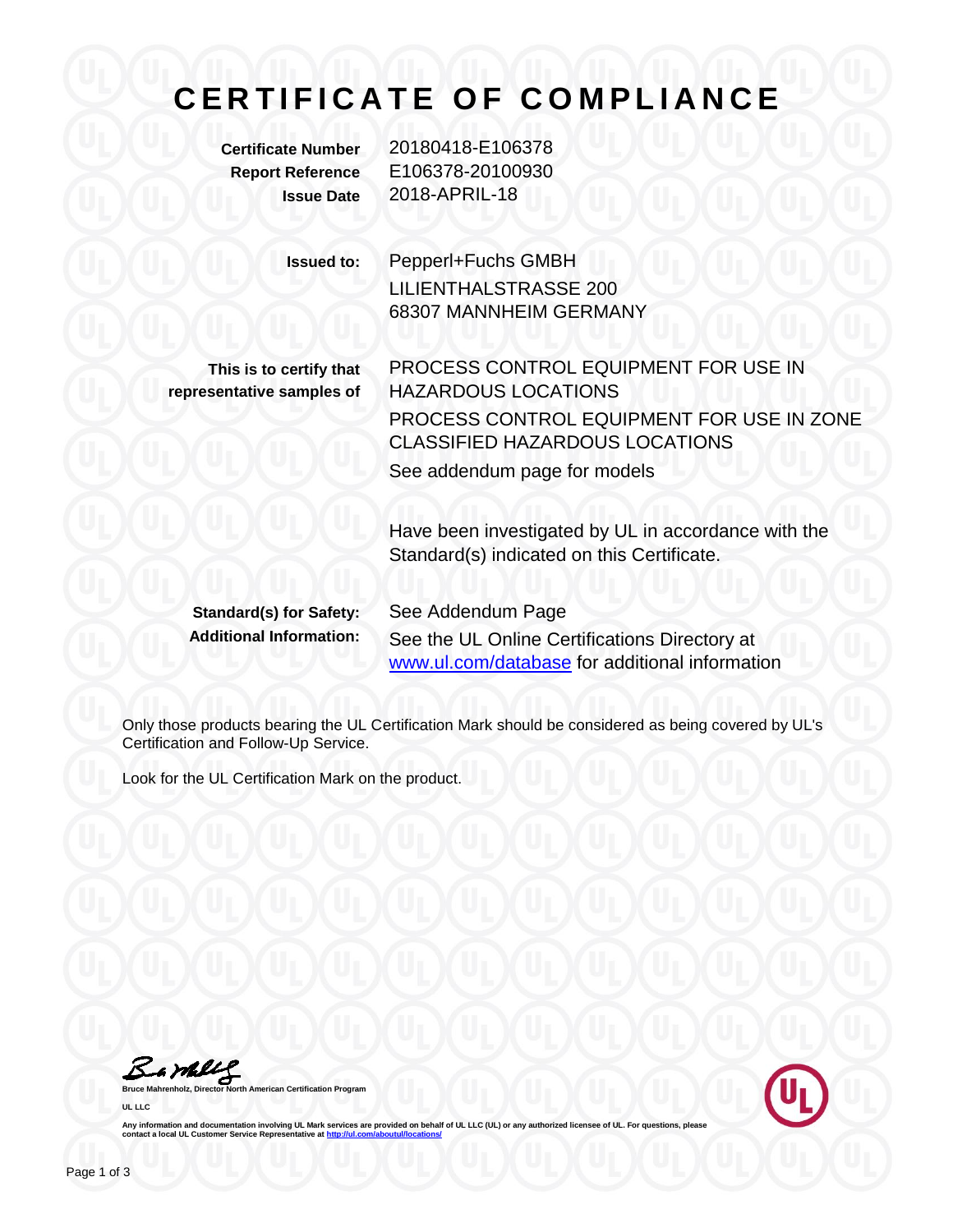## **C E R T I F I C A T E O F C O M P L I A N C E**

**Certificate Number** 20180418-E106378 **Report Reference** E106378-20100930 **Issue Date** 2018-APRIL-18

This is to certify that representative samples of the product as specified on this certificate were tested according to the current UL requirements.

Standard(s) for Safety

Standard No. UL 913, 7th Ed., Rev. 2011-09-23, Intrinsically Safe Apparatus and Associated Apparatus for Use in Class I, II, and III, Division 1, Hazardous (Classified) Locations

Standard No. UL 60079-0, 5th Ed., Explosive atmospheres – Part 0: Equipment – General **Requirements** 

Standard No. UL 60079-11, 5th Ed., Explosive Atmospheres – Part 11: Equipment Protection by Intrinsic Safety "i"

Standard No. CAN/CSA C22.2 No. 157-92, Reaffirmed 2012, Intrinsically Safe and Non-incendive Equipment for Use in Hazardous Locations

Standard No. CAN/CSA-C22.2 No. 60079-0:11, Explosive atmospheres — Part 0: Equipment — General requirements

Standard No. CAN/CSA-C22.2 No. 60079-11:11, Explosive atmospheres — Part 11: Equipment protection by intrinsic safety "i"

UL 121201 NONINCENDIVE ELECTRICAL EQUIPMENT FOR USE IN CLASS I AND II, DIVISION 2 AND CLASS III, DIVISIONS 1 AND 2 HAZARDOUS (CLASSIFIED) LOCATIONS- Edition 9 - Issue Date 2017/09/15

CSA C22.2 NO. 213 NONINCENDIVE ELECTRICAL EQUIPMENT FOR USE IN CLASS I AND II, DIVISION 2 AND CLASS III, DIVISIONS 1 AND 2 HAZARDOUS (CLASSIFIED) LOCATIONS- Edition 3 - Issue Date 2017/09/01

Standard No. UL 61010-1, 2nd Edition, revised October 28, 2008, Electrical Equipment for Measurement, Control, and Laboratory Use; Part 1: General Requirements

Standard No. CSA C22.2 No. 61010-1, 2nd Edition, revised October 1, 2008, Safety Requirements for Electrical Equipment for Measurement, Control, and Laboratory Use — Part 1: General Requirements

Product/models:

USL, CNL Associated Apparatus for use in Unclassified Locations

Models HiCT followed by B or F; followed by 08, 16, or 32; followed by three alphanumeric characters; may be followed by two alphanumeric characters; may be followed by up to six alphanumeric characters; followed by two to four alphanumeric characters; followed by CC, SC, SP, PL or PF; may be followed by up to six alphanumeric characters, may be followed by Y plus one numeric character. Termination Boards providing intrinsically safe circuits for use in hazardous locations, Class I, Group A, B, C, and D; Class II, Groups E, F, and G; Class III when installed in accordance with Control Drawing no. 116-0327.

USL [AEx ia] IIC

CNL [Ex ia] IIC

Barbley

**Bruce Mahrenholz, Director North American Certification Program UL LLC**



Any information and documentation involving UL Mark services are provided on behalf of UL LLC (UL) or any authorized licensee of UL. For questions, please<br>contact a local UL Customer Service Representative at <u>http://ul.co</u>